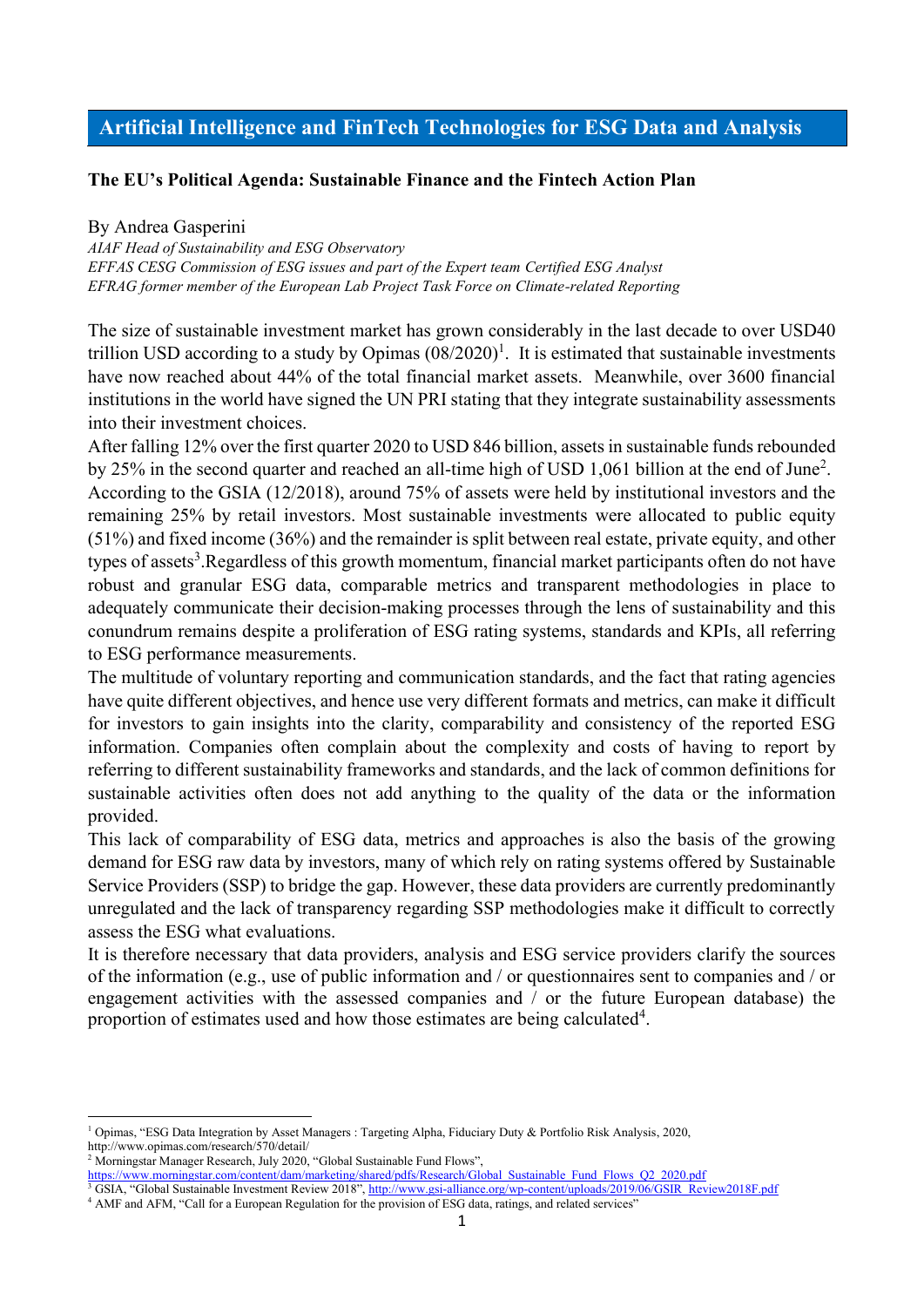The availability of comparable ESG raw data remains the main hurdle for investors, well ahead of the costs and limited advanced analytical capabilities. For reference, BNP Paribas in its studies presents a non-exhaustive list of issues related to ESG data<sup>5</sup>.

Due to the lack of trust in the ESG information communicated by companies, a Fintech ecosystem has emerged that aims to go beyond corporate self-reported data sources which in turn also have inherent reporting biases.

These Fintech firms are leveraging new technologies: big data based on asset-level information, natural language processing (NLP), the Internet of Things (IoT), satellite imagery, blockchain and robo-advisory. If properly developed and integrated, these new technologies and the alternative data sets could provide investors and other decision-makers a significant competitive advantage. The Fintech areas deemed most promising in the sustainable finance sector are crowdfunding, tokens, distributed ledger technology (DLT), artificial intelligence (AI) and big data.

The EU's Fintech Action Plan for a more competitive and innovative European financial sector<sup>6</sup> (more recently, the *Digital Finance Strategy*<sup>7</sup> ) and the *Sustainable Finance Action Plan* as of March 2018 represent important pillars of the current European political agenda. Although ESG and digitization have been treated as separate areas for a long time, they have some common characteristics and great potential when combined.

The COVID-19 pandemic offered EU countries the opportunity to rethink traditional finance models and to rely more commonly on technology while exploring the potential for connecting Fintech and Sustainable Finance, with references to the eco-sustainable segment<sup>8</sup>.

The EU's Taxonomy 2020/852 for economic activities is aimed at defining when an activity can be considered sustainable from an environmental point of view, while the EU regulation on the disclosure of non-financial, sustainable information (SFDR) 2088/2019 requires financial market participants and financial advisors to publish information on their policies regarding the integration of sustainability risks in their investment and advisory decision-making processes, on their websites and in pre-contractual documents.

Furthermore, when a financial product is marketed in the EU for its ESG characteristics the reporting must include information on how these characteristics are met in relation to the EU Taxonomy. The European Commission is also considering clarifying within MiFID II and other relevant texts the fiduciary and organizational duties of financial services operators in relation to ESG factors (e.g., suitability testing and product governance). Finally, The European Security Market Authorities  $(ESMA)^9$  and The European Banking Authority<sup>10</sup> are required to integrate ESG factors into their supervisory assessment tasks.

The use of technology in financial services and, in particular, in the sustainable finance sector, therefore can have the potential to channel financial resources to environmentally sustainable businesses in a more efficient way. Fintech can help reporting while transmitting extensive, robust, and material data at speed, thereby reducing research costs, creating resource efficiencies and synergies, and improving the price of environmental risks and investment opportunities.

<sup>&</sup>lt;sup>5</sup> BNP Paribas,2019, "Fintechs and the ESG data challenge", " ... low correlation between ESG data providers due to inconsistent methodologies and data sources, inconsistent data across asset classes, lack of forward-looking data for scenario analysis, insufficiently granular data to measure impacts at a local level, no robust link to the UN Sustainable Development Goals (SDGs), low frequency of data updates, low trust in the quality of companyreported information with inconsistent methodologies and disclosures, difficulty in linking ESG performance with financial performance and preferences of the end individual beneficiary (retail investor /pension saver) not integrated".

<sup>&</sup>lt;sup>6</sup> European commission https://ec.europa.eu/info/publications/180308-action-plan-fintech\_en

<sup>&</sup>lt;sup>7</sup> European commission https://ec.europa.eu/info/publications/200924-digital-finance-proposals\_en

<sup>8</sup> EBI working paper, 8/2020, Eugenia Macchiavello, Michele Siri, "Sustainable Finance and Fintech: Can Technology Contribute to Achieving Environmental Goals? A Preliminary Assessment of 'Green FinTech"

<sup>9</sup> ESMA, 4/2019, "Final Report. ESMA's technical advice to the European Commission on integrating sustainability risks and factors in the UCITS Directive and AIFMD, https://www.esma.europa.eu/sites/default/files/library/esma34-45-

<sup>688</sup> final report on integrating sustainability risks and factors in the ucits directive and the aifmd.pdf

<sup>&</sup>lt;sup>10</sup> EBA, Discussion Paper on management and supervision of ESG risks for credit institutions and investment firms (EBA/DP/2020/03), https://www.eba.europa.eu/calendar/discussion-paper-management-and-supervision-esg-risks-credit-institutions-and-investment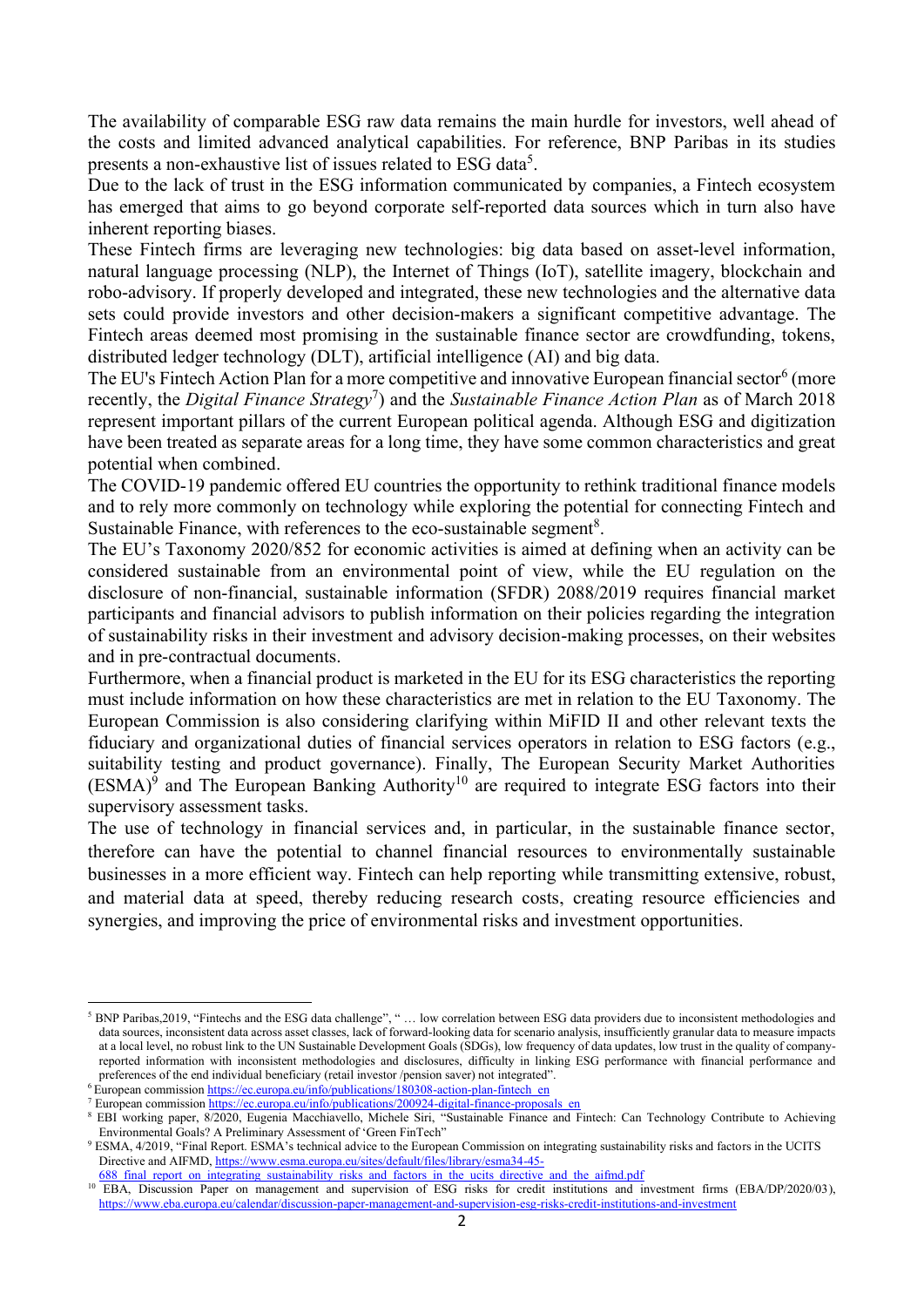## **Mastering the ESG and SDG Agenda with Fintech and Artificial Intelligence**

By Martina Macpherson

*Head of ESG Strategy and Member of the General Management Committee, ODDO BHF AM President, Network of Sustainable Financial Markets Visiting Fellow, Henley Business School*

We are in the early stages of the Fourth Industrial Revolution  $(4IR)^{11}$ , a fusion of advances in artificial intelligence (AI), robotics, the Internet of Things (IoT), 3D printing, genetic engineering, quantum computing, and other technologies.

The journey to digital transformation is at 4IR's core and decision makers and analysts aim to make everyday processes simpler and more efficient. The aim is to fuel innovation and take advantage of new opportunities, new business models – within the boundaries of regulatory obligations.

There is a large potential for AI to contribute towards global economic activity, especially towards Environmental, Social and Governance (ESG) investing. A report released by the World Economic Forum  $(2020)^{12}$ , found that around 70% of its targets to tackle environmental issues such as climate change and habitat loss, as well as social issues ranging from poverty through to inequality, could be tackled by harnessing the power of technology. Looking at the next decade, the WEF gives predictions, based on the applications of today, on what can be achieved in health, clean energy, industry, innovation and infrastructure.

*Vision2030*13, launched at the World Economic Forum Annual Meeting in January 2020, provides a focal point for the mobilization of a more concerted and cooperative effort to apply advanced technologies to the achievement of the *United Nations Sustainable Development Goals* (U.N. SDGs). It serves on one hand, as a global node and facilitator of networks of providers and users of technology solutions for sustainable development; on the other, it will advance intentional curated efforts, partnership building, government capacity development and finance to fast-track new technology solutions for the Global Goals.

The platform seeks to enable 4IR technology partnerships, focussing on three core objectives:

- Help countries identify and match technologies that address their specific Global Goals implementation priorities.
- Catalyse further collaboration to unlock barriers to breakthrough technology innovations for the Global Goals.
- Proactively convene key stakeholders to cultivate an enabling environment for 4IR innovations to drive positive outcomes.

This Fintech-backed initiative does not stand on its own but supports an ever-increasing trend of hybrid ESG / Green Finance, SDG + financial solutions, backed by public-private partnerships, NGOs, as well as investment firms, global exchanges, and other solutions and services providers.

Meanwhile, many ESG and mainstream financial data aggregators, solutions and index providers have started to leverage Fintech and a combination of AI, and other similar Machine Learning (ML) technologies, to screen, mine and analyse big data, from online sources. They apply AI ontologies to their research outputs to assess, rate, classify, benchmark, monitor, triage and report on extra-financial data sets. They look for the typical ESG indicators, in the context of "trends", "risks", "behaviours", "sentiment" and/or "consistency" criteria, and to Fintech and AI, to identify these issues and potential controversies, in real time.

<sup>&</sup>lt;sup>11</sup> For a definition, see e.g., World Economic Forum, The Fourth Industrial Revolution: What it Means, How to Respond, Jan. 2016: https://www.weforum.org/agenda/2016/01/the-fourth-industrial-revolution-what-it-means-and-how-to-respond/

<sup>&</sup>lt;sup>12</sup> World Economic Forum / PwC, Unlocking Technology for the Global Goals, Jan. 2020, Link: http://www3.weforum.org/docs/Unlocking\_Technology\_for\_the\_Global\_Goals.pdf

<sup>&</sup>lt;sup>13</sup> World Economic Forum, 2030Vision, Jan 2020, Link: https://www.weforum.org/projects/frontier-2030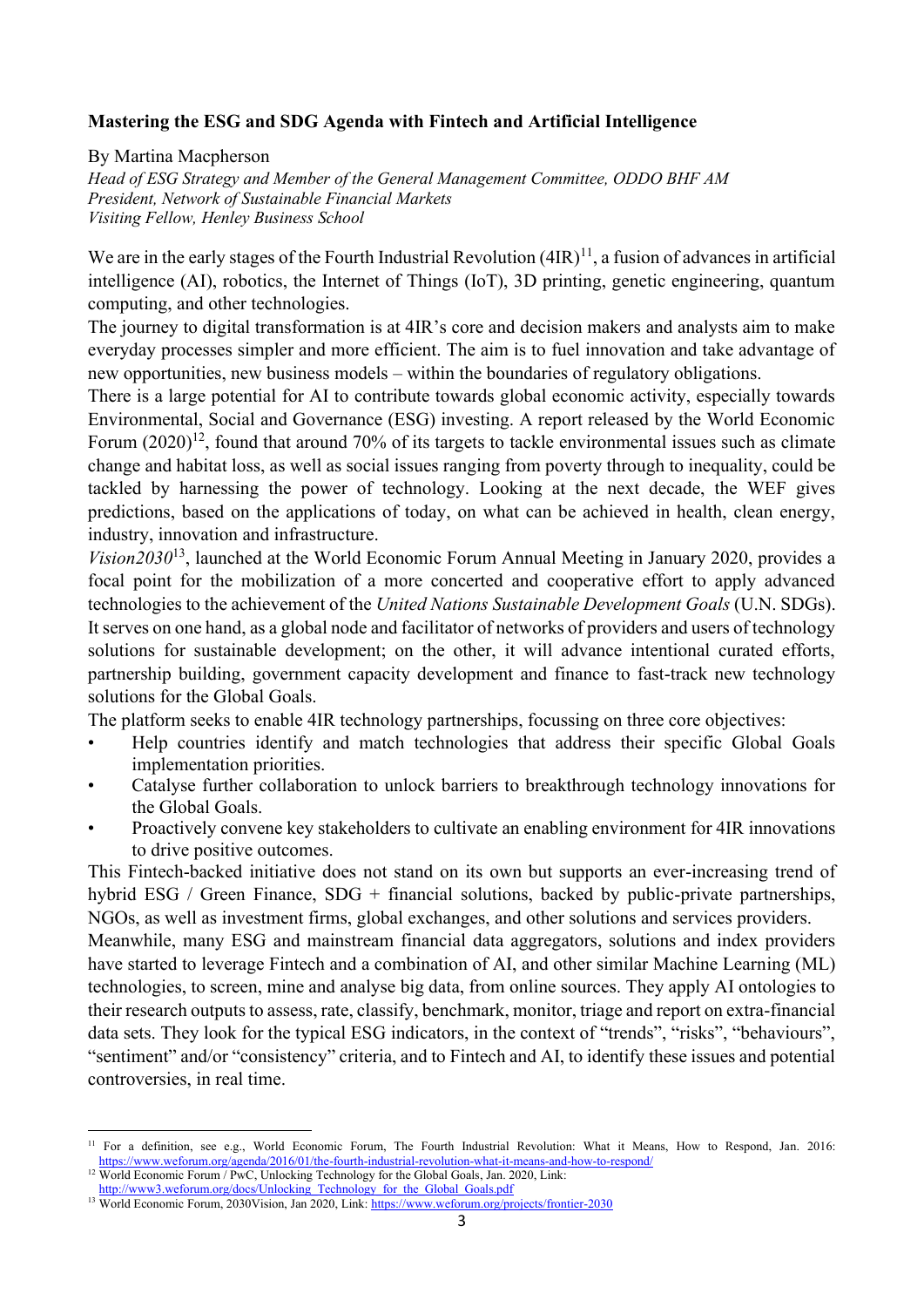AI- / Fintech-powered ESG screening and analysis solutions have become "strategic enablers" that can address some of the inherent ESG information biases and potentially even ESG rating divergences<sup>14</sup> arising from corporate self-reporting, and annualised, backward looking reporting of information. Moreover, corporate disclosures can vary by region, with companies in developed economies in general disclosing more information than companies in emerging economies. In such cases, the "alternative data" is key to endeavour for capturing more information from these "blackbox" companies for extra disclosures.

New Fintech-, and AI-backed business and investment models can go a long way towards addressing key investor concerns and towards while supporting a regulatory push for more consistency and transparency in corporate reporting, auditing and research and ratings analysis<sup>15</sup>, acting as the catalyst for sustainable, ESG, SDG and impact investing at scale.

Potential for artificial intelligence in ESG investing comes from sentiment analysis algorithms which allow computers to analyse the tone, type, and pattern of a conversation by comparing the words used to a reference set and classification system of existing definitions. As ESG investing is evolving towards a more dual and dynamic materiality concept, sentiment analysis in turn needs to constantly evolve to capture different nuances and their context.

However, adopting AI and Fintech such as Blockchain can also pose a significant negative environmental impact. The process for creating and training AI algorithms requires large amounts of computing power and capacity, which in turn consumes large amounts of electrical energy.

Further work needs to be done to address inherent biases in sentiment analysis algorithms that are programmed to replicate and reference existing factors and patterns. If reference points such as ESG definitions, KPIs and frameworks are not clear, information biases and (scope) divergences will remain.

To address these challenges, the Sustainability Accounting Standards Board (SASB) announced, in October 2020, to engage PwC's XBRL Practice to support an XBRL-led non-financial taxonomy<sup>16</sup>. Many regulatory bodies already mandate the use of XBRL for financial disclosures in their jurisdictions. The European Securities and Markets Authority (ESMA)'s European Single Electronic Format (ESEF) and the United States Securities and Exchange Commission (US SEC) mandate XBRL tagging of annual financial reports, as have many other regulators and exchanges. It is hoped that providing a common language for business reporting, XBRL can enhance the usefulness of SASB disclosures.

These latest developments and innovation-centred collaboration efforts between regulators, standards setters, assurance, and innovation providers can provide a meaningful approach for ESG data complexity management.

<sup>&</sup>lt;sup>14</sup> See MIT Sloan, The Aggregate Confusion Project, 2019, Link: https://mitsloan.mit.edu/sustainability-initiative/aggregate-confusion-project - *MIT Sloan found that We found the correlation among prominent agencies' ESG ratings was on average 0.61; by comparison, credit ratings from Moody's and Standard & Poor's are correlated at 0.92. This ambiguity around ESG ratings creates acute challenges for investors trying to achieve both financial and social return.*

<sup>&</sup>lt;sup>15</sup> See e.g. IPE, Dutch and French regulators in joint call for ESG rating regulation, 16 Dec. 2020, Link: https://www.ipe.com/news/dutch-and-frenchregulators-in-joint-call-for-esg-rating-regulation/10049653.article

<sup>16</sup> SASB, "Financial Reporting, SASB Engages PwC's XBRL Practice to Support Build of XBRL Taxonomy", Oct 2020: https://www.sasb.org/blog/as-markets-move-toward-structured-non-financial-reporting-sasb-engages-pwcs-xbrlpractice-to-support-build-of-xbrl-taxonomy/